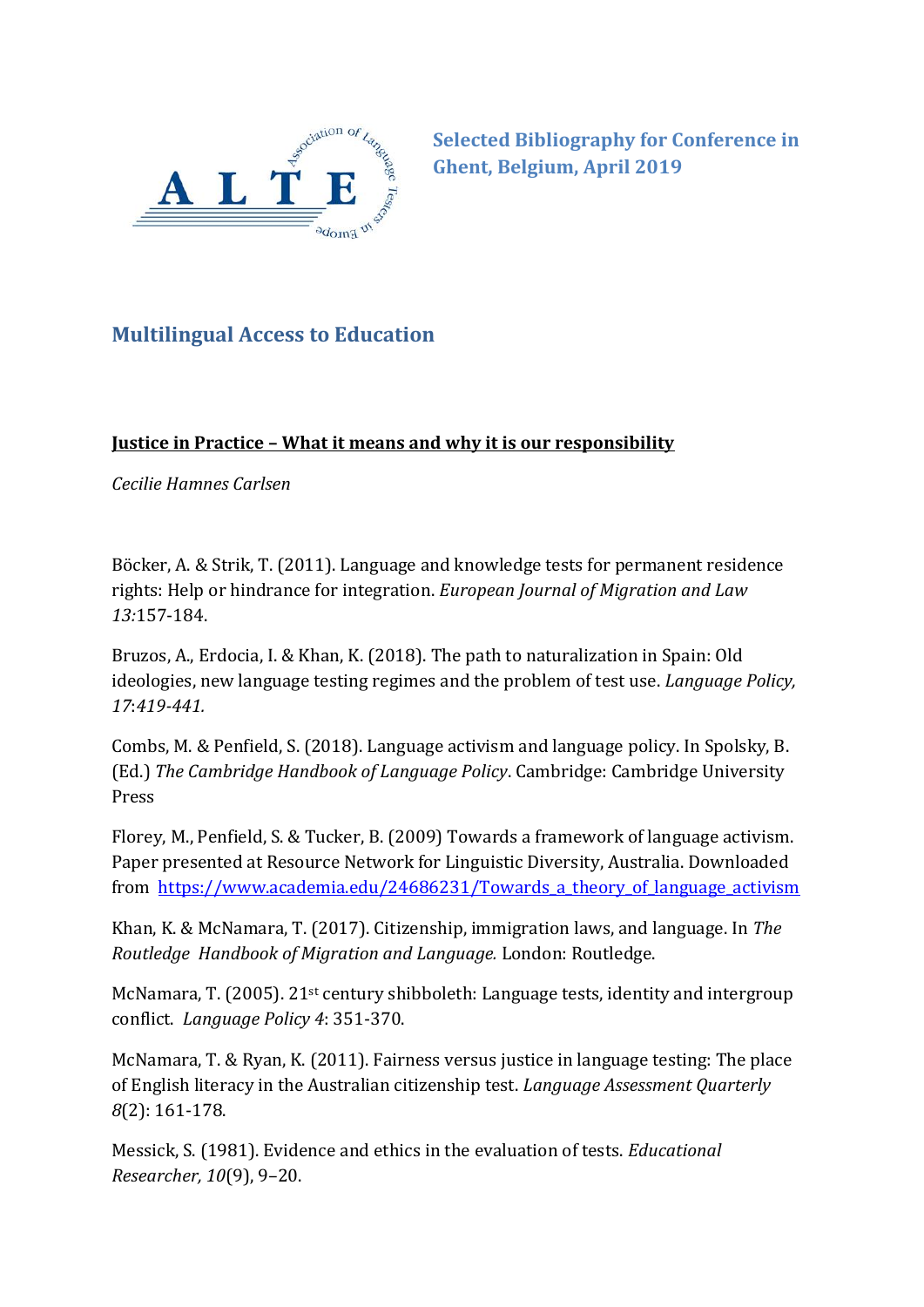Messick, S. (1989) Validity. I R.L. Linn (red.), *Educational Measurement* (s. 13–104). New York: Mcmillan.

Rocca, L., Carlsen, C. H. Carlsen, Deygers, B. (forthcoming). *The 2018 CoE & ALTE survey on language and knowledge of society policies for migrants. Requirements and learning opportunities*. Strasbourg: Council of Europe report.

Shohamy, E. (1998). Critical language testing and beyond. *Studies in Educational Evaluation, 24*(4):331-345.

Shohamy, E. (2006). *Language Policy. Hidden agendas and new approaches.* London: Routledge.

Shohamy, E. (2007). Language tests as policy tools. *Assessment in Education, 14*(1): 117- 130.

## **Language teaching and testing of low literate learners**

*Bart Deygers and Cecilie Hamnes Carlsen*

Abadzi, H. (2005). Adult illiteracy, brain architecture, and empowerment of the poor. *Adult Education and Development*, *65*, 19–34.

Allemano, J. (2013). Testing the Reading Ability of Low Educated ESOL Learners. *Apples – Journal of Applied Language Studies*, *7*(1), 67–81.

Bustamante, L. H. U., Cerqueira, R. O., Leclerc, E., & Brietzke, E. (2018). Stress, trauma, and posttraumatic stress disorder in migrants: A comprehensive review. *Revista Brasileira de Psiquiatria*, 40(2), 220-225.

Carlsen, C. H. (2017). Giving LESLLA-learners a fair chance in testing. In *Proceedings of the 12th LESLLA Symposium*. Granada: University of Granada.

Castro-Caldas, A., Reis, A., & Guerreiro, M. (1997). Neuropsychological aspects of illiteracy. *Neuropsychological Rehabilitation*, *7*(4), 327–338.

Dehaene, S., Pegado, F., Braga, L. W., Ventura, P., Filho, G. N., Jobert, A., … Cohen, L. (2010). How Learning to Read Changes the Cortical Networks for Vision and Language. *Science*, *330*(6009), 1359–1364.

Demoulin, C., & Kolinsky, R. (2016). Does learning to read shape verbal working memory? *Psychonomic Bulletin & Review*, *23*(3), 703–722.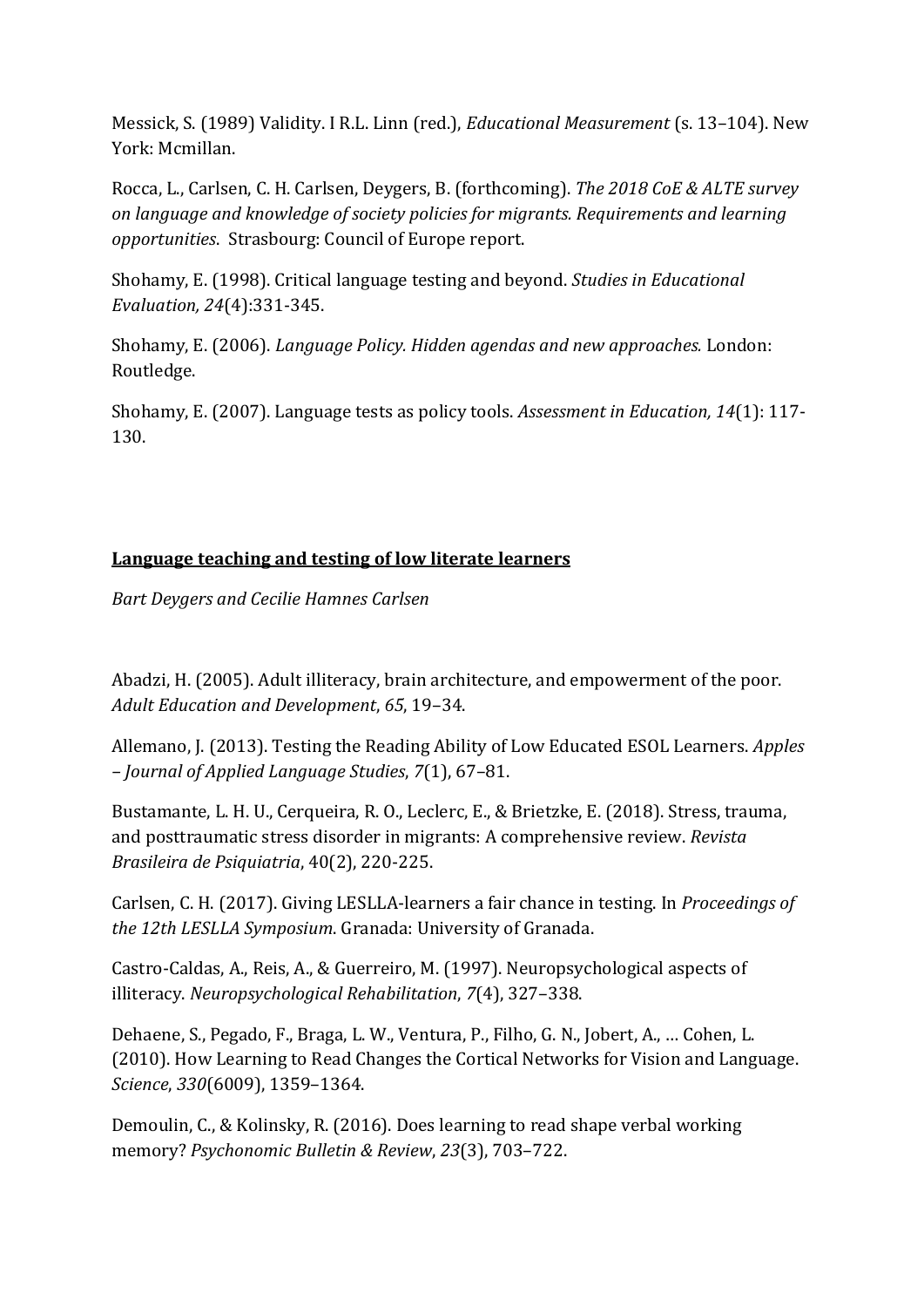Gordon, Daryl. (2011). Trauma and Second Language Learning among Laotian Refugees. *Journal of Southeast Asian American Education and Advancement*, 6(13), 1–17.

Henrich, J., Heine, S. J., & Norenzayan, A. (2010). The weirdest people in the world? *Behavioral and Brain Sciences*, *33*(2/3), 1–75.

Horsman, J. (2000). *Too scared to learn: Women, violence, and education*. Mahwah, NJ: Lawrence Erlbaum

Huettig, F., & Mishra, R. K. (2014). How Literacy Acquisition Affects the Illiterate Mind - A Critical Examination of Theories and Evidence. *Language and Linguistics Compass*, *8*(10), 401–427.

Human Rights Watch. (2019). *No escape from hell. EU policies contribute to abuse of migrants in Libya*. New York: Human Rights Watch.

Kashdan, T. B., Uswatte, G., Steger, M. F., & Julian, T. (2006). Fragile self-esteem and affective instability in posttraumatic stress disorder. *Behaviour Research and Therapy*, *44*(11), 1609–1619.

Kerka, S. (2002). Trauma and adult learning: ERIC Digest. Columbus, OH: ERIC. Clearinghouse on Adult Career and Vocational Education. (ED472601)

Kurvers, J. (2015). Emerging literacy in adult second-language learners: A synthesis of research findings in the Netherlands. *Writing Systems Research*, *7*(1), 58–78.

McDonald, S. (2000). Trauma and second language learning. *The Canadian Modern Language Review, 56*(4), 690-696.

Oller, J. W., Kim, K., & Choe, Y. (2000). Testing verbal (language) and non-verbal abilities in language minorities: a socio-educational problem in historical perspective. *Language Testing*, *17*(3), 341–360.

Ortega, L. (2005). For What and for Whom Is Our Research? The Ethical as Transformative Lens in Instructed SLA. *The Modern Language Journal*, *89*(3), 427–443.

Ostrosky-Solis, F., Ardila, A., Rosselli, M., Lopez-Arango, G., & Uriel-Mendoza, V. (1998). Neuropsychological test performance in illiterate subjects. *Archives of Clinical Neuropsychology: The Official Journal of the National Academy of Neuropsychologists*, *13*(7), 645–660.

Petersson, K. M., Reis, A., Askelof, S., Castro-Caldas, A., & Ingvar, M. (2000). Language processing modulated by literacy: A network analysis of verbal repetition in literate and illiterate subjects. *Journal of Cognitive Neuroscience*, *12*(3), 364–382.

Petersson, Karl Magnus, Reis, A., Askelöf, S., Castro-Caldas, A., & Ingvar, M. (2000). Language Processing Modulated by Literacy: A Network Analysis of Verbal Repetition in Literate and Illiterate Subjects. *Journal of Cognitive Neuroscience*, *12*(3), 364–382.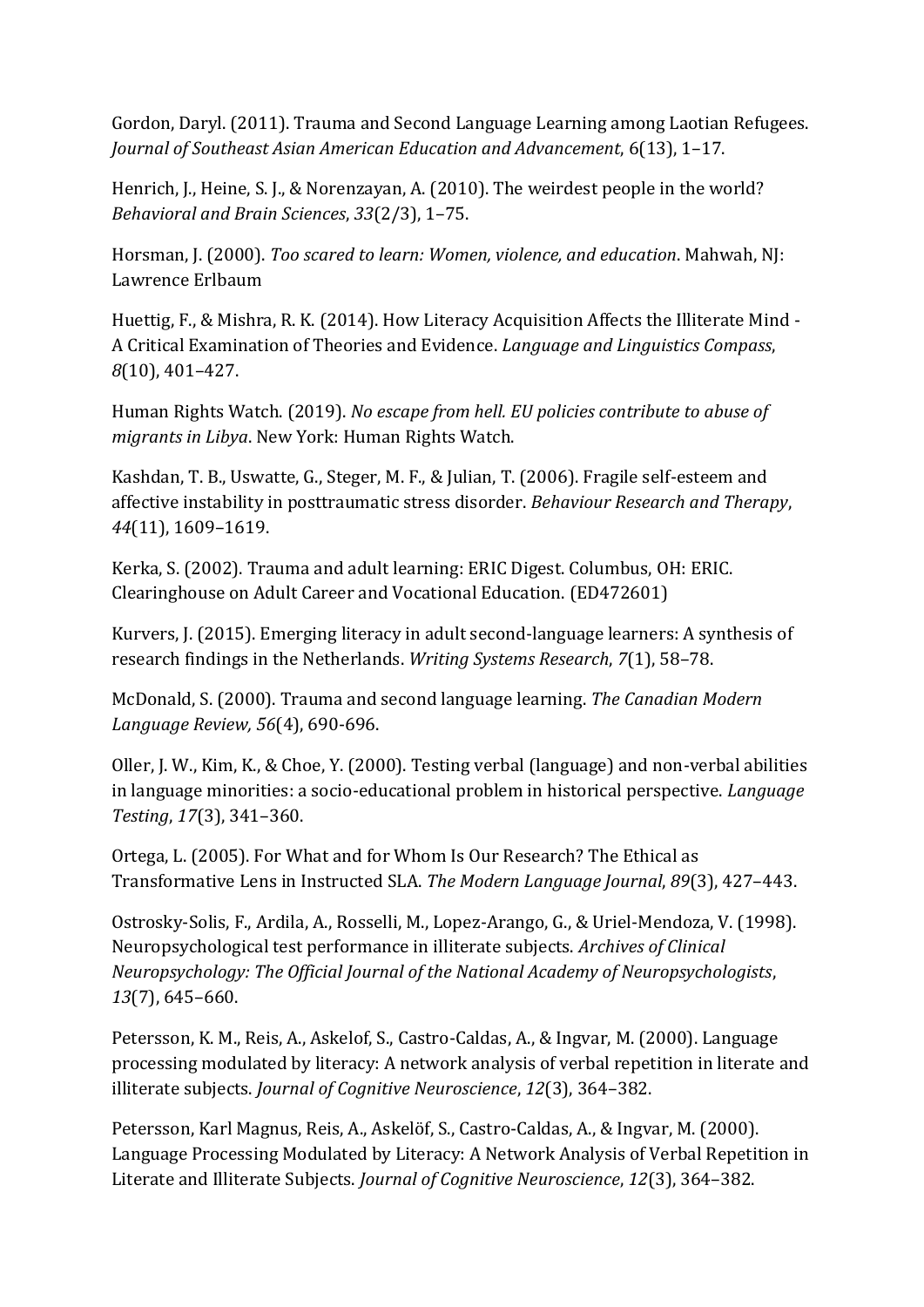Schellekens, P. (2011). *Teaching and testing the language skills of first and second language speakers.* Cambridge: Cambridge ESOL.

Silva, C., Faísca, L., Ingvar, M., Petersson, K. M., & Reis, A. (2012). Literacy: Exploring working memory systems. *Journal of Clinical and Experimental Neuropsychology*, *34*(4), 369–377.

Sö ndergaard, H. P., & Theorell, T. (2004). Language acquisition in relation to cumulative posttraumatic stress disorder symptom load over time in a sample of resettled refugees. *Psychotherapy and Psychosomatics*, 73(5), 320-323.

Stevens, C. A. (2001). Perspectives on the meanings of symptoms among Cambodian refugees. Journal of Psychology, 37(1), 81-98.

Tarone, E., & Bigelow, M. (2012). A Research Agenda for Second Language Acquisition of pre-literate and low-literate adult and adolescent learners. In P. Vinogradov & M. Bigelow (Eds.), *Low educated second language and literacy acquisition. Proceedings of the 7th symposium* (pp. 5–26). Minneapolis: University of Minnesota Printing Services.

UNESCO. (2017). *Literacy Rates Continue to Rise from One Generation to the Next* (No. FS/2017/LIT/45). Geneva: UNESCO.

UNESCO. (2018). *Global Education Monitoring Report 2019: Migration, displacement and education – Building bridges, not walls.* Paris: UNESCO.

UNHRC. (2017). *Turn the tide. Refugee education in crisis*. Geneva: UNHCR.

Windisch, H. (2015). *Adults with low literacy and numeracy skills: A literature review on policy intervention*. Paris: OECD Publishing.

## **Is deze student klaar om talig te functioneren in het hoger onderwijs?**

*Ines Blomme, Sabine Steemans, Ann Vlasselaers & Catherine Verguts*

Deygers, B., Van den Branden, K., & Van Gorp, K. (2018). University entrance language tests: A matter of justice. *Language Testing*, 35(4), 449–476. [https://doi.org/10.1177/0265532217706196](https://protect-eu.mimecast.com/s/gMziC2v44TKQ4wYhndKkR?domain=doi.org)

Deygers, B., Zeidler, B., Vilcu V. & Hamnes Carlsen C. (2018). One Framework to Unite Them All? Use of the CEFR in European University Entrance Policies. *Language Assessment Quarterly,* 15(1), 3-15, DOI: 10.1080/15434303.2016.1261350